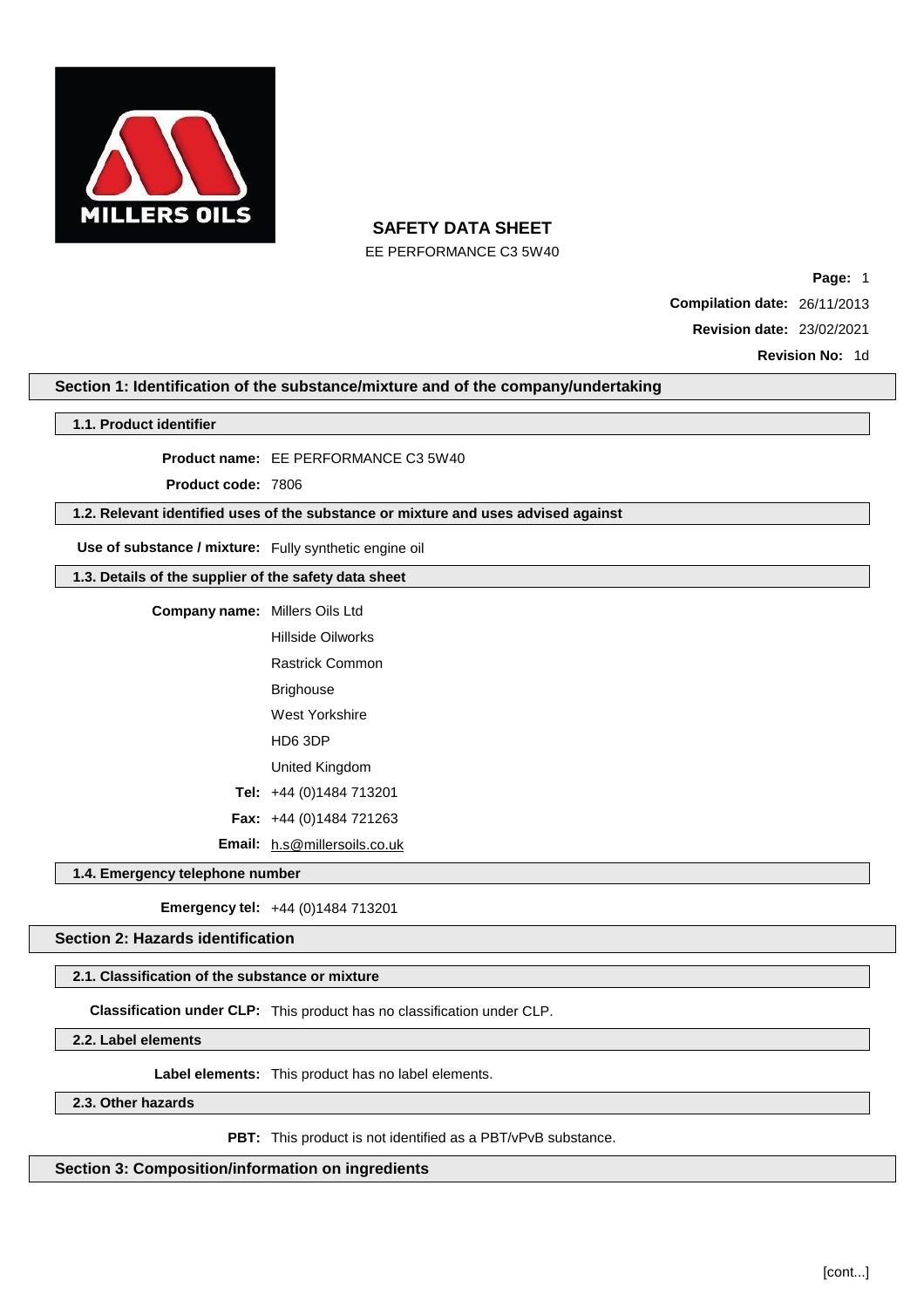### EE PERFORMANCE C3 5W40

### **3.2. Mixtures**

### **Hazardous ingredients:**

DISTILLATES (PETROLEUM), HYDROTREATED HEAVY PARAFFINIC - REACH registered number(s): 01- 2119484627-25-XXXX

| <b>EINECS</b> | CAS        | / WEL<br>PBT | <b>CLP Classification</b> | Percent          |
|---------------|------------|--------------|---------------------------|------------------|
| 265-157-1     | 64742-54-7 |              | Asp. Tox. 1: H304         | $-50%$<br>๋ ่า∩- |

C14-16-18 ALKYL PHENOL - REACH registered number(s): 01-2119498288-19-XXXX

|  |  | Skin Sens. 1B: H317; STOT RE 2: | 1% |
|--|--|---------------------------------|----|
|  |  | 4373                            |    |

# **Section 4: First aid measures**

**4.1. Description of first aid measures**

**Skin contact:** Wash immediately with plenty of soap and water. Remove all contaminated clothes and footwear immediately unless stuck to skin.

**Eye contact:** Bathe the eye with running water for 15 minutes.

**Ingestion:** Wash out mouth with water. Do not induce vomiting.

**Inhalation:** Remove casualty from exposure ensuring one's own safety whilst doing so.

#### **4.2. Most important symptoms and effects, both acute and delayed**

**Skin contact:** There may be mild irritation at the site of contact.

**Eye contact:** There may be irritation and redness.

**Ingestion:** There may be irritation of the throat.

**Inhalation:** No symptoms.

**4.3. Indication of any immediate medical attention and special treatment needed**

**Immediate / special treatment:** Eye bathing equipment should be available on the premises.

### **Section 5: Fire-fighting measures**

**5.1. Extinguishing media**

**Extinguishing media:** Suitable extinguishing media for the surrounding fire should be used. Carbon dioxide.

Alcohol resistant foam. Dry chemical powder.

#### **5.2. Special hazards arising from the substance or mixture**

**Exposure hazards:** In combustion emits toxic fumes.

**5.3. Advice for fire-fighters**

**Advice for fire-fighters:** Wear self-contained breathing apparatus. Wear protective clothing to prevent contact with skin and eyes.

**Section 6: Accidental release measures**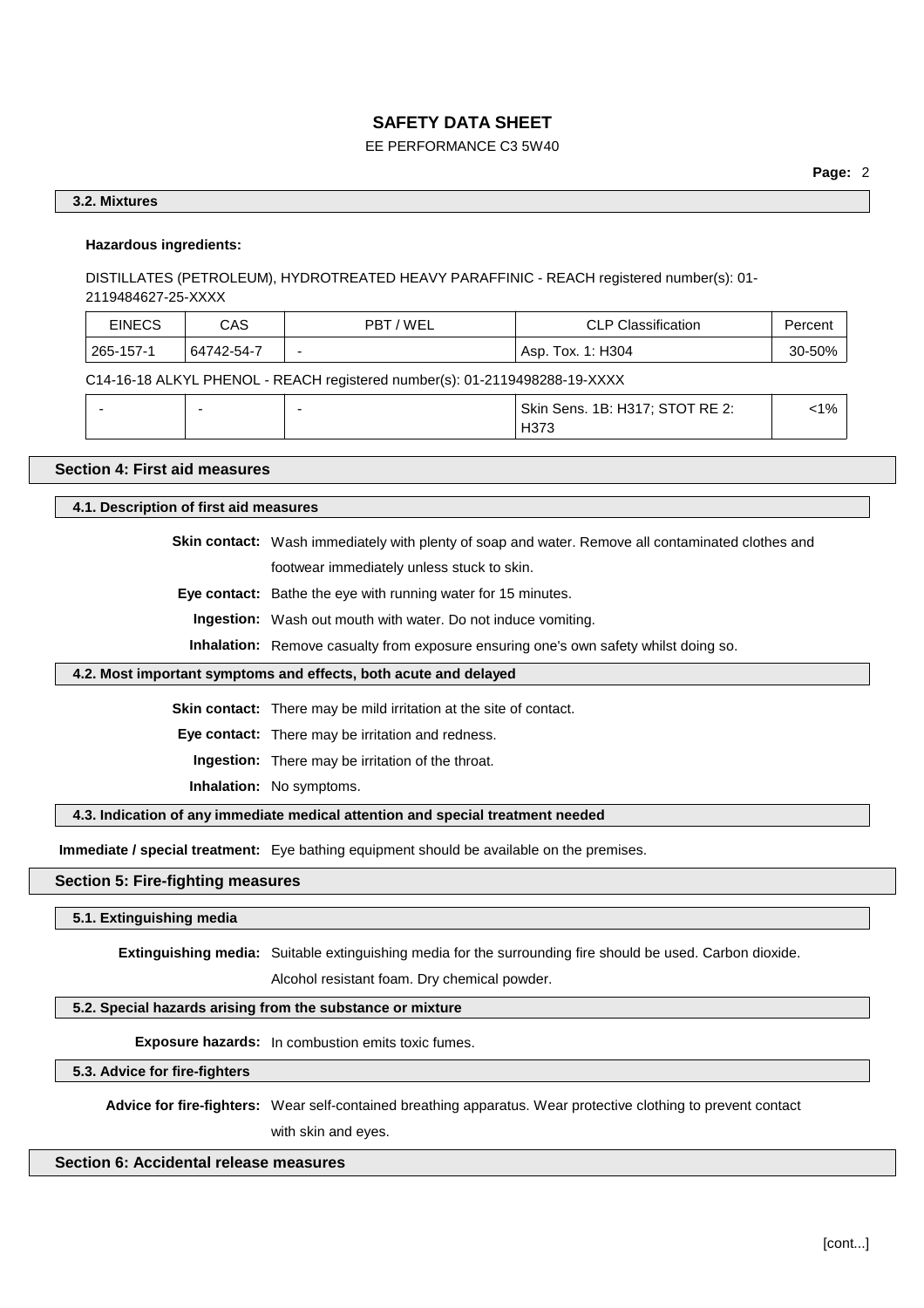### EE PERFORMANCE C3 5W40

#### **6.1. Personal precautions, protective equipment and emergency procedures**

**Personal precautions:** Refer to section 8 of SDS for personal protection details. Turn leaking containers leakside up to prevent the escape of liquid.

#### **6.2. Environmental precautions**

**Environmental precautions:** Do not discharge into drains or rivers. Contain the spillage using bunding.

### **6.3. Methods and material for containment and cleaning up**

**Clean-up procedures:** Absorb into dry earth or sand. Transfer to a closable, labelled salvage container for disposal by an appropriate method.

**6.4. Reference to other sections**

**Reference to other sections:** Refer to section 8 of SDS.

**Section 7: Handling and storage**

#### **7.1. Precautions for safe handling**

**Handling requirements:** Avoid direct contact with the substance.

#### **7.2. Conditions for safe storage, including any incompatibilities**

**Storage conditions:** Store in a cool, well ventilated area. Keep container tightly closed.

### **7.3. Specific end use(s)**

**Specific end use(s):** No data available.

#### **Section 8: Exposure controls/personal protection**

**8.1. Control parameters**

**Workplace exposure limits:** No data available.

**DNEL/PNEC Values**

#### **Hazardous ingredients:**

#### **DISTILLATES (PETROLEUM), HYDROTREATED HEAVY PARAFFINIC**

| Type        | Exposure   | Value                | Population | Effect |
|-------------|------------|----------------------|------------|--------|
| <b>DNEL</b> | Inhalation | $5.4 \text{ mg/m}$ 3 | Workers    | ∟ocal  |
| <b>DNEL</b> | Inhalation | $1.2 \text{ mg/m}$   | Consumers  | ∟ocal  |

#### **8.2. Exposure controls**

**Engineering measures:** Ensure there is sufficient ventilation of the area.

**Respiratory protection:** Respiratory protection not required.

**Hand protection:** Nitrile gloves.

**Eye protection:** Safety glasses. Ensure eye bath is to hand.

**Skin protection:** Protective clothing.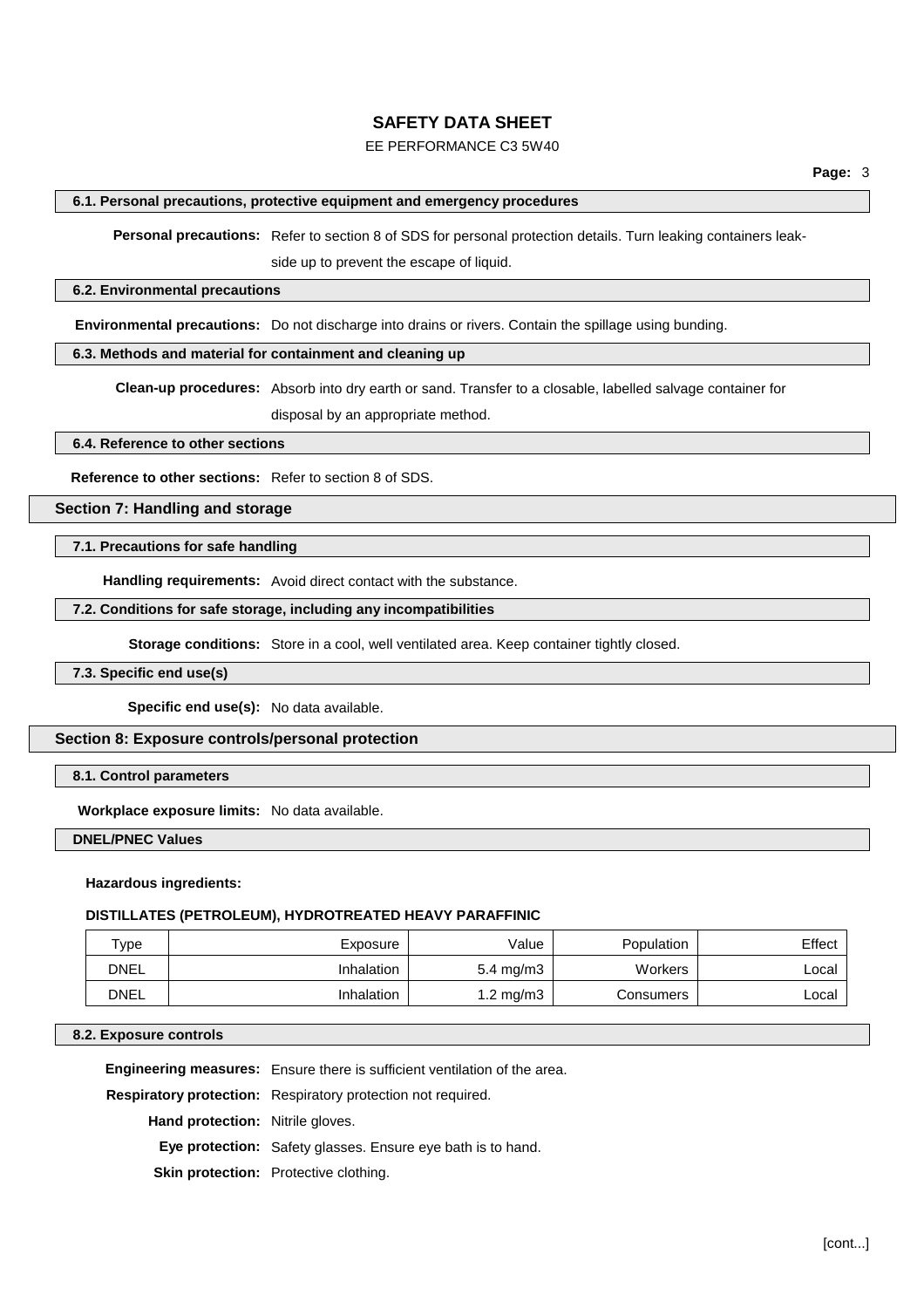### EE PERFORMANCE C3 5W40

**Page:** 4

#### **Section 9: Physical and chemical properties**

| 9.1. Information on basic physical and chemical properties |                                                                                 |                                                   |                                  |
|------------------------------------------------------------|---------------------------------------------------------------------------------|---------------------------------------------------|----------------------------------|
| <b>State: Liquid</b>                                       |                                                                                 |                                                   |                                  |
| <b>Evaporation rate: Negligible</b>                        |                                                                                 |                                                   |                                  |
|                                                            | <b>Oxidising:</b> Non-oxidising (by EC criteria)                                |                                                   |                                  |
| <b>Solubility in water:</b> Insoluble                      |                                                                                 |                                                   |                                  |
|                                                            | <b>Viscosity:</b> No data available.                                            |                                                   |                                  |
| <b>Kinematic viscosity: 83 cSt@40</b>                      |                                                                                 |                                                   |                                  |
|                                                            | Viscosity test method: Kinematic viscosity in 10-6 m2/s at 40°C (ISO 3104/3105) |                                                   |                                  |
| Boiling point/range°C: No data available.                  |                                                                                 | <b>Melting point/range °C:</b> No data available. |                                  |
| <b>Flammability limits %: lower:</b> No data available.    |                                                                                 |                                                   | <b>upper:</b> No data available. |
| <b>Flash point C:</b> $>200$                               |                                                                                 | Part.coeff. n-octanol/water: No data available.   |                                  |
| Autoflammability <sup>°</sup> C: No data available.        |                                                                                 | Vapour pressure: No data available.               |                                  |
| <b>Relative density: 0.850</b>                             |                                                                                 |                                                   | <b>pH:</b> No data available.    |
|                                                            | <b>VOC g/l:</b> No data available.                                              |                                                   |                                  |

**9.2. Other information**

**Other information:** No data available.

### **Section 10: Stability and reactivity**

**10.1. Reactivity**

**Reactivity:** Stable under recommended transport or storage conditions.

**10.2. Chemical stability**

**Chemical stability:** Stable under normal conditions.

### **10.3. Possibility of hazardous reactions**

**Hazardous reactions:** Hazardous reactions will not occur under normal transport or storage conditions.

Decomposition may occur on exposure to conditions or materials listed below.

# **10.4. Conditions to avoid**

**Conditions to avoid:** Heat.

**10.5. Incompatible materials**

**Materials to avoid:** Strong oxidising agents. Strong acids.

# **10.6. Hazardous decomposition products**

**Haz. decomp. products:** In combustion emits toxic fumes.

### **Section 11: Toxicological information**

**11.1. Information on toxicological effects**

**Toxicity values:** No data available.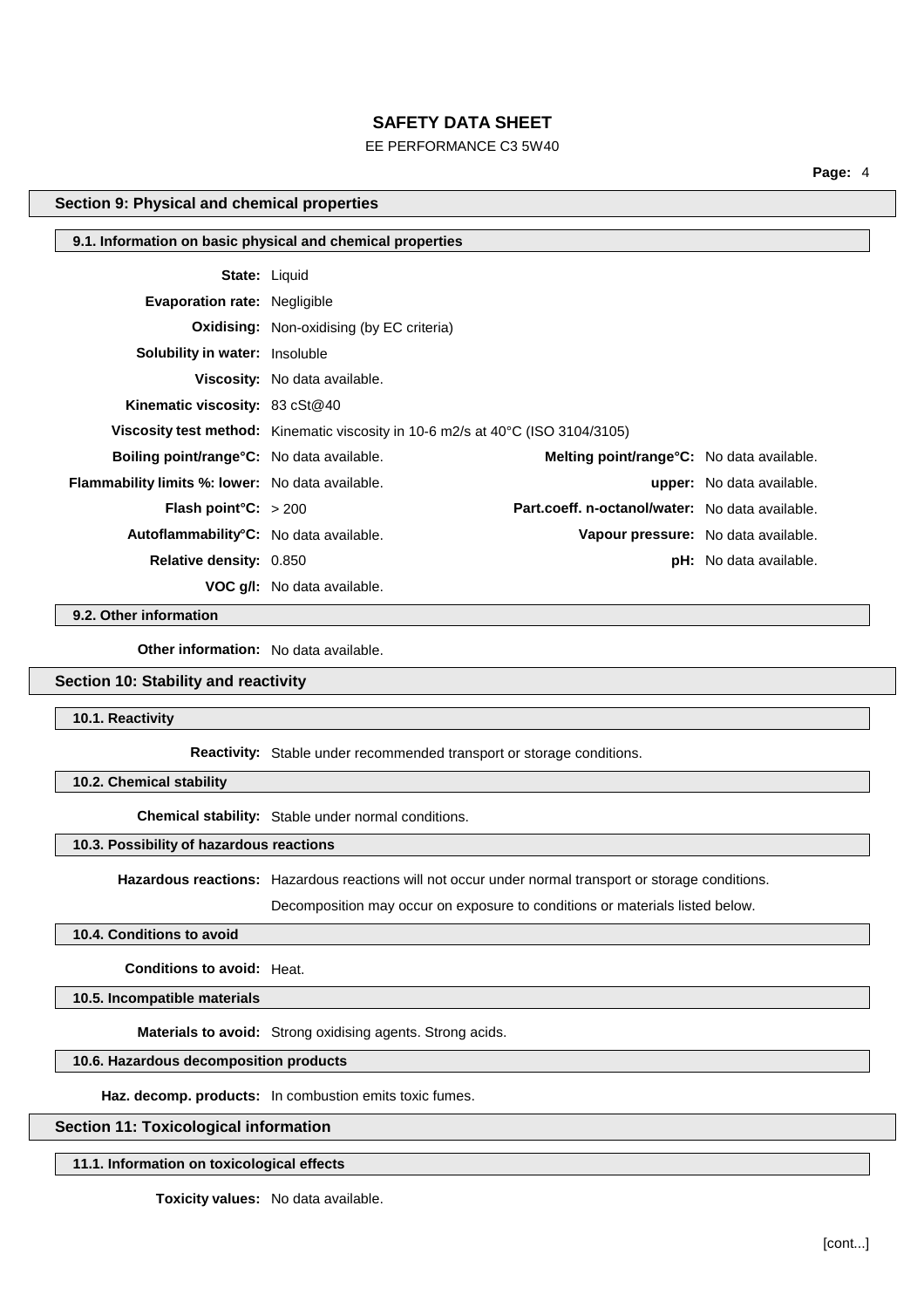### EE PERFORMANCE C3 5W40

**Page:** 5

#### **Symptoms / routes of exposure**

**Skin contact:** There may be mild irritation at the site of contact.

**Eye contact:** There may be irritation and redness.

**Ingestion:** There may be irritation of the throat.

**Inhalation:** No symptoms.

#### **Section 12: Ecological information**

**12.1. Toxicity**

**Ecotoxicity values:** No data available.

#### **12.2. Persistence and degradability**

**Persistence and degradability:** No data available.

**12.3. Bioaccumulative potential**

**Bioaccumulative potential:** No data available.

**12.4. Mobility in soil**

**Mobility:** No data available.

#### **12.5. Results of PBT and vPvB assessment**

**PBT identification:** This product is not identified as a PBT/vPvB substance.

**12.6. Other adverse effects**

#### **Section 13: Disposal considerations**

#### **13.1. Waste treatment methods**

**Disposal operations:** Transfer to a suitable container and arrange for collection by specialised disposal company.

**Disposal of packaging:** Arrange for collection by specialised disposal company.

**NB:** The user's attention is drawn to the possible existence of regional or national regulations regarding disposal.

#### **Section 14: Transport information**

**Transport class:** This product does not require a classification for transport.

### **Section 15: Regulatory information**

#### **15.1. Safety, health and environmental regulations/legislation specific for the substance or mixture**

**Specific regulations:** Not applicable.

### **15.2. Chemical Safety Assessment**

**Chemical safety assessment:** A chemical safety assessment has not been carried out for the substance or the mixture by the supplier.